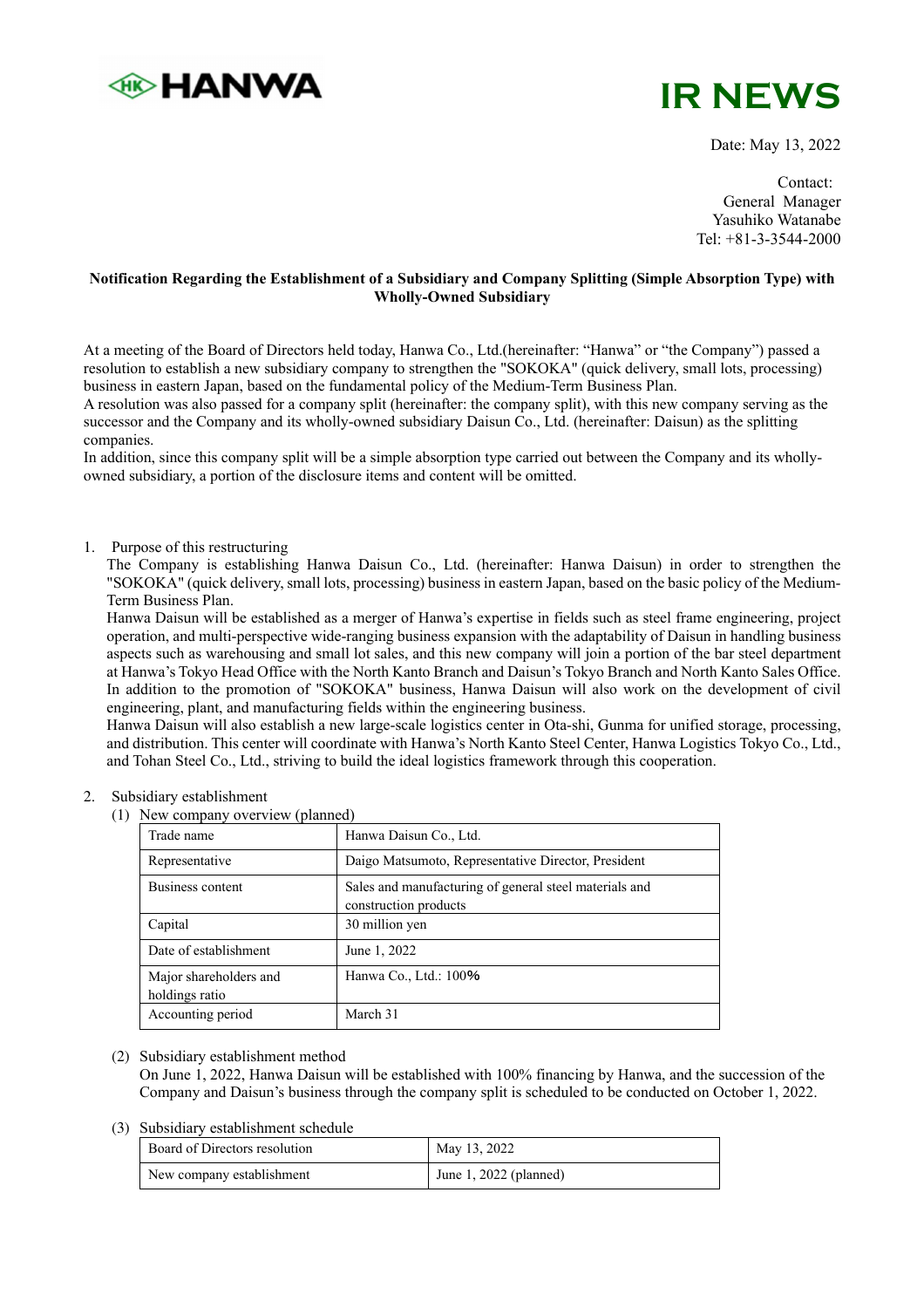

# **IR NEWS**

#### 3. Company splitting  $(1)$

| Company split schedule                    |                           |
|-------------------------------------------|---------------------------|
| Resolution by the Company's Board of      | May 13, 2022              |
| <b>Directors</b>                          |                           |
| Resolution by Daisun's Board of Directors | July 31, 2022 (planned)   |
| Company split contract signing date       | August 1, 2022 (planned)  |
| Company split effective date              | October 1, 2022 (planned) |

(Note) The company split will be carried out without the approval of a resolution by a general meeting of stockholders because it is a simple absorption split as defined in Article 784-2 of the Companies Act.

(2) Company splitting method

The method is an absorption split with Hanwa and Daisun as splitting companies and Hanwa Daisun as the successor company.

- (3) Allocation for the company split Although the company split is being carried out between the parent company and the wholly-owned subsidiary, no split compensation will be provided to Hanwa, while 520,000 shares of Hanwa Daisun will be provided to Daisun as absorption split compensation. The planned allocation will be adjusted to a 66:34 ratio between Hanwa and Daisun.
- (4) Handling of share warrants and warrant bonds related to this company split Not applicable.
- (5) Changes to capital resulting from the company split There will be no changes to Hanwa's capital resulting from the company split.
- (6) Rights and obligations taken on by the successor company Among the assets, debts, contractual status, and other rights and obligations related to this company split, those specified by the absorption split contract will be inherited by the successor company.
- (7) Expectations for debt fulfillment Hanwa has determined that this company split will not cause any problems for the appropriate fulfillment of company debts.

|                                                   | Split company                                                                                                                                                                                                                                                                   | Split company                                                                                               | Successor company                                                                  |
|---------------------------------------------------|---------------------------------------------------------------------------------------------------------------------------------------------------------------------------------------------------------------------------------------------------------------------------------|-------------------------------------------------------------------------------------------------------------|------------------------------------------------------------------------------------|
| $(1)$ Name                                        | Hanwa Co., Ltd.                                                                                                                                                                                                                                                                 | Daisun Co., Ltd.                                                                                            | Hanwa Daisun Co., Ltd.                                                             |
| (2) Address                                       | 4-3-9 Fushimi-machi, Chuo-ku, Osaka-<br>shi. Osaka                                                                                                                                                                                                                              | 4-5-7 Itachibori, Nishi-ku,<br>Osaka-shi, Osaka                                                             | 1-13-1 Tsukiji, Chuo-ku, Tokyo                                                     |
| (3)<br>Representative's<br>title and name         | Hironari Furukawa, Representative<br>Director, President                                                                                                                                                                                                                        | Masaki Konishi, Representative<br>Director, President                                                       | Daigo Matsumoto, Representative<br>Director, President                             |
| $(4)$ Business<br>content                         | Sales of various types of products such<br>as iron and steel, metal raw materials,<br>nonferrous metals, foodstuffs, oil and<br>chemical products, lumber, and<br>machinery; steel and nonferrous metal<br>manufacturing; amusement facility<br>management and operations, etc. | Sales and standard warehousing<br>of general steel materials and<br>iron and steel construction<br>products | Sales and manufacturing of<br>general steel materials and<br>construction products |
| (5) Capital                                       | 45,651 million yen                                                                                                                                                                                                                                                              | 200 million yen                                                                                             | 30 million yen                                                                     |
| $(6)$ Date of<br>establishment                    | April 1, 1947                                                                                                                                                                                                                                                                   | August 4, 1948                                                                                              | June 1, 2022 (planned)                                                             |
| (7) Number of<br>issued shares                    | 42,332,640 shares                                                                                                                                                                                                                                                               | 2,000,000 shares                                                                                            | 1,000,000 shares                                                                   |
| $(8)$ Accounting<br>period                        | March 31                                                                                                                                                                                                                                                                        | March 31                                                                                                    | March 31                                                                           |
| $(9)$ Major<br>shareholders and<br>holdings ratio | The Master Trust Bank of Japan, Ltd.<br>(Trust)<br>13.78%<br>Hanwa Clients' Stock Investment                                                                                                                                                                                    | 100%<br>Hanwa Co., Ltd.                                                                                     | 100%<br>Hanwa Co., Ltd.                                                            |
|                                                   | Association<br>5.02%                                                                                                                                                                                                                                                            |                                                                                                             |                                                                                    |

Overview of companies involved in the company split (as of the end of March 2022)